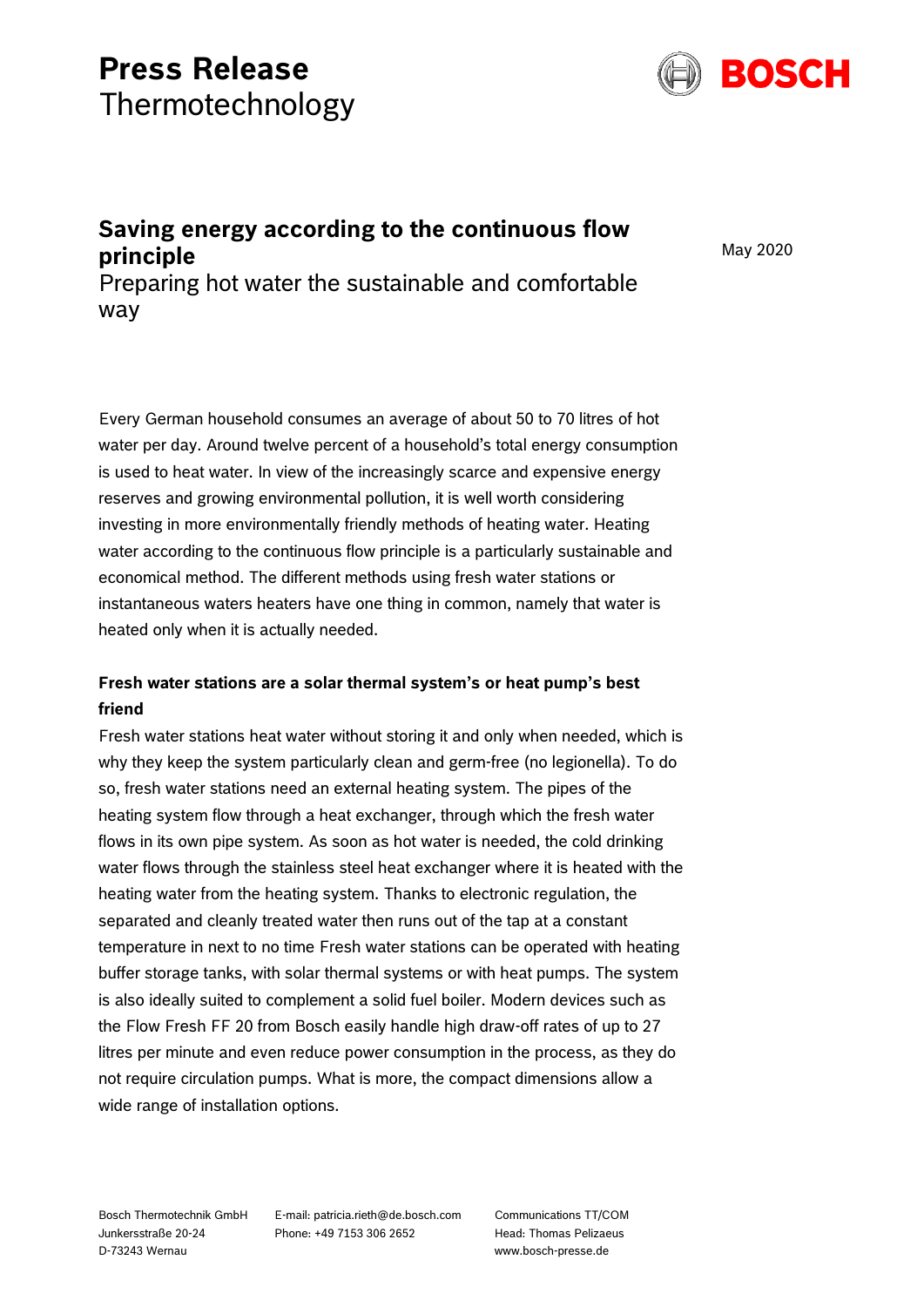#### **Instantaneous water heaters: efficient and economical**

Instantaneous water heaters are a basic form of continuous flow water heaters. When water is drawn off, it flows directly through the heating element in the device as soon as the tap is operated. Although heating up to the desired temperature in a continuous flow heater is very fast due to the operating principle and the energy is therefore required in a concentrated form very quickly, today's modern systems work very energy-efficiently and may also be combined with solar thermal systems. Electronic instantaneous water heaters such as the Tronic 5000 from Bosch (3.6 – 7.2 kW) are particularly efficient for average requirements, such as in single apartments and families of up to three or in holiday homes. This electrical solution saves up to 30 percent of energy and water compared to hydraulically controlled instantaneous water heaters.



#### **Press photo 01**

The compact Tronic 5000 instantaneous water heater from Bosch  $(3.6 - 7.2 \text{ kW})$ not only works efficiently and sustainably, but also cuts a fine figure in any home. (Source: Bosch)